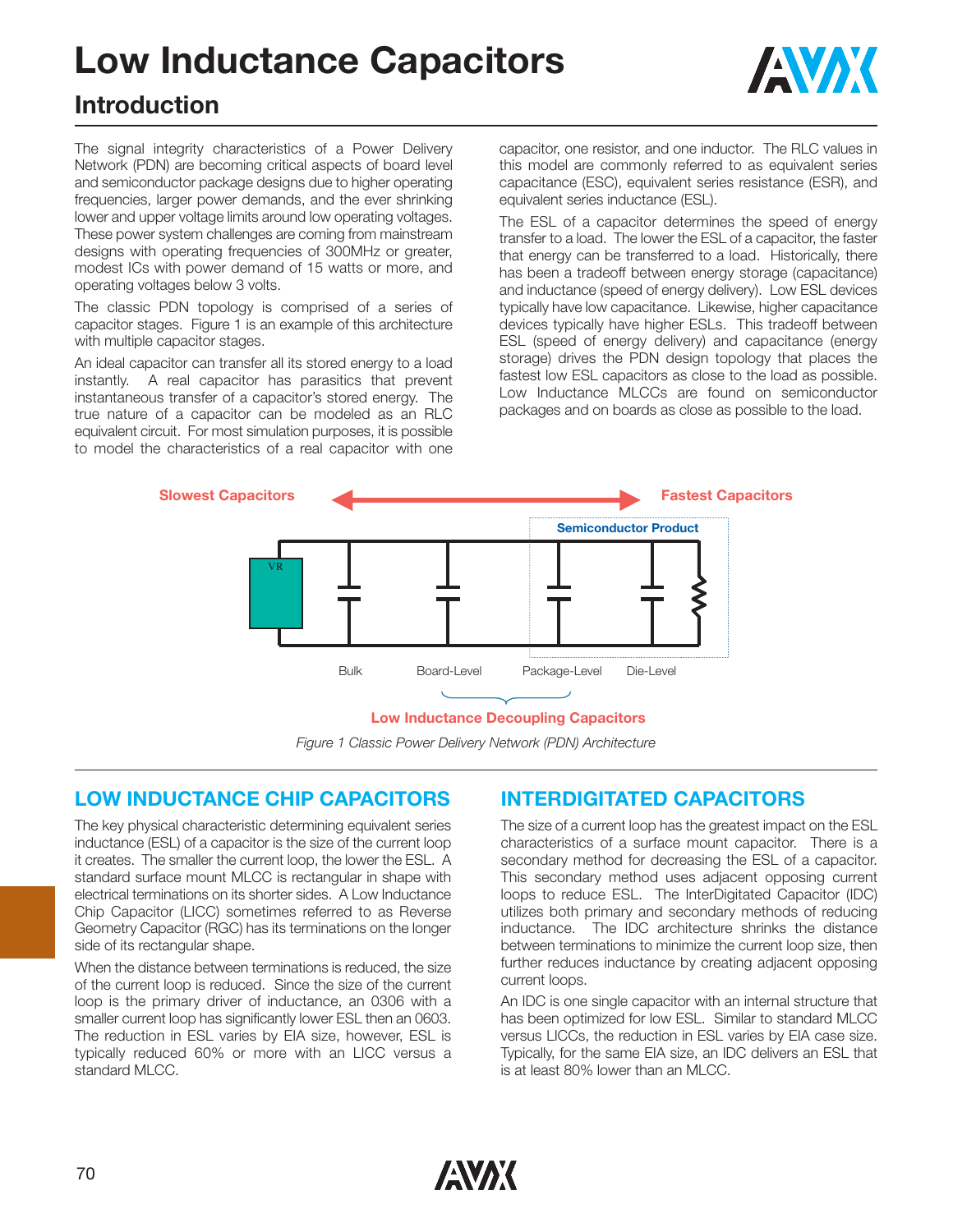# **Low Inductance Capacitors**



# **Introduction**

# **LAND GRID ARRAY (LGA) CAPACITORS**

Land Grid Array (LGA) capacitors are based on the first Low ESL MLCC technology created to specifically address the design needs of current day Power Delivery Networks (PDNs). This is the 3rd low inductance capacitor technology developed by AVX. LGA technology provides engineers with new options. The LGA internal structure and manufacturing technology eliminates the historic need for a device to be physically small to create small current loops to minimize inductance.

The first family of LGA products are 2 terminal devices. A 2 terminal 0306 LGA delivers ESL performance that is equal to or better than an 0306 8 terminal IDC. The 2 terminal 0805 LGA delivers ESL performance that approaches the 0508 8 terminal IDC. New designs that would have used 8 terminal IDCs are moving to 2 terminal LGAs because the layout is easier for a 2 terminal device and manufacturing yield is better for a 2 terminal LGA versus an 8 terminal IDC.

LGA technology is also used in a 4 terminal family of products that AVX is sampling and will formerly introduce in 2008. Beyond 2008, there are new multi-terminal LGA product families that will provide even more attractive options for PDN designers.

# **LOW INDUCTANCE CHIP ARRAYS (LICA®)**

The LICA® product family is the result of a joint development effort between AVX and IBM to develop a high performance MLCC family of decoupling capacitors. LICA was introduced in the 1980s and remains the leading choice of designers in high performance semiconductor packages and high reliability board level decoupling applications.

LICA® products are used in 99.999% uptime semiconductor package applications on both ceramic and organic substrates. The C4 solder ball termination option is the perfect compliment to flip-chip packaging technology. Mainframe class CPUs, ultimate performance multi-chip modules, and communications systems that must have the reliability of 5 9's use LICA®.

LICA® products with either Sn/Pb or Pb-free solder balls are used for decoupling in high reliability military and aerospace applications. These LICA® devices are used for decoupling of large pin count FPGAs, ASICs, CPUs, and other high power ICs with low operating voltages.

When high reliability decoupling applications require the very lowest ESL capacitors, LICA® products are the best option.



#### **470 nF 0306 Impedance Comparison**

*Figure 2 MLCC, LICC, IDC, and LGA technologies deliver different levels of equivalent series inductance (ESL).*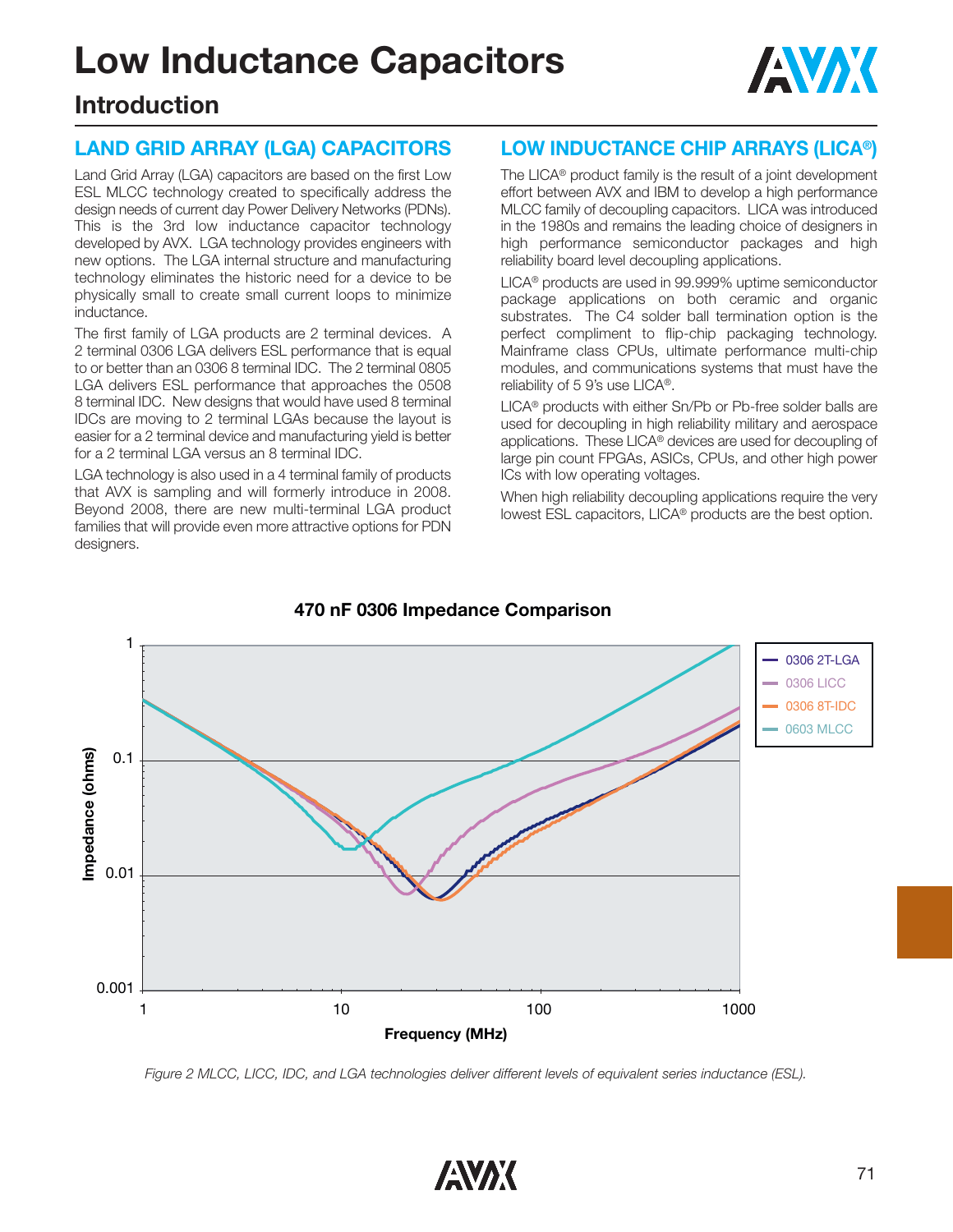# **Low Inductance Capacitors (RoHS)**

# **0612/0508/0306/0204 LICC (Low Inductance Chip Capacitors)**

## **GENERAL DESCRIPTION**

The key physical characteristic determining equivalent series inductance (ESL) of a capacitor is the size of the current loop it creates. The smaller the current loop, the lower the ESL.

A standard surface mount MLCC is rectangular in shape with electrical terminations on its shorter sides. A Low Inductance Chip Capacitor (LICC) sometimes referred to as Reverse Geometry Capacitor (RGC) has its terminations on the longer sides of its rectangular shape. The image on the right shows the termination differences between an MLCC and an LICC.

When the distance between terminations is reduced, the size of the current loop is reduced. Since the size of the current loop is the primary driver of inductance, an 0306 with a smaller current loop has significantly lower ESL then an 0603. The reduction in ESL varies by EIA size, however, ESL is typically reduced 60% or more with an LICC versus a standard MLCC.

AVX LICC products are available with a lead-free finish of plated Nickel/Tin.



# MLCC **I Example 1** LICC

AVAK

#### **PERFORMANCE CHARACTERISTICS**

| <b>Capacitance Tolerances</b>                           | $K = \pm 10\%$ ; M = $\pm 20\%$                                                    |
|---------------------------------------------------------|------------------------------------------------------------------------------------|
| <b>Operation</b>                                        | $X7R = -55^{\circ}C$ to $+125^{\circ}C$                                            |
| <b>Temperature Range</b>                                | $X5R = -55^{\circ}C$ to $+85^{\circ}C$                                             |
|                                                         | $X7S = -55^{\circ}C$ to $+125^{\circ}C$                                            |
| <b>Temperature Coefficient</b>                          | $X7R$ , $X5R = \pm 15\%$ ; $X7S = \pm 22\%$                                        |
| <b>Voltage Ratings</b>                                  | 4, 6.3, 10, 16, 25 VDC                                                             |
| <b>Dissipation Factor</b>                               | 4V, 6.3V = $6.5\%$ max; 10V = $5.0\%$ max;<br>$16V = 3.5\%$ max; $25V = 3.0\%$ max |
| <b>Insulation Resistance</b><br>$(@+25^{\circ}C, RVDC)$ | 100,000M $\Omega$ min, or 1,000M $\Omega$ per<br>µF min., whichever is less        |

## **HOW TO ORDER**

| 0612                                        |                                                                                       |                                                                       | 105                                                                                                    | M                                                                   |                                  |                                                |                                                           | $A^*$                                                                                                                      |
|---------------------------------------------|---------------------------------------------------------------------------------------|-----------------------------------------------------------------------|--------------------------------------------------------------------------------------------------------|---------------------------------------------------------------------|----------------------------------|------------------------------------------------|-----------------------------------------------------------|----------------------------------------------------------------------------------------------------------------------------|
| <b>Size</b><br>0204<br>0306<br>0508<br>0612 | Voltage<br>$4 = 4V$<br>$6 = 6.3V$<br>$Z = 10V$<br>$Y = 16V$<br>$3 = 25V$<br>$5 = 50V$ | <b>Dielectric</b><br>$C = X7R$<br>$D = X5R$<br>$W = X6S$<br>$Z = X7S$ | Capacitance<br>Code (In pF)<br>$2$ Sig. Digits +<br>Number of Zeros                                    | Capacitance<br><b>Tolerance</b><br>$K = \pm 10\%$<br>$M = \pm 20\%$ | <b>Failure Rate</b><br>$A = N/A$ | <b>Terminations</b><br>F = Plated Ni<br>and Sn | Packaging<br>Available<br>$2 = 7"$ Reel<br>$4 = 13"$ Reel | <b>Thickness</b><br><b>Thickness</b><br>mm (in)<br>0.35(0.014)<br>0.56(0.022)<br>0.61(0.024)<br>0.76(0.030)<br>1.02(0.040) |
|                                             |                                                                                       |                                                                       | NOTE: Contact factory for availability of Termination and Tolerance Options for Specific Part Numbers. |                                                                     |                                  |                                                |                                                           | 1.27 (0.050)                                                                                                               |

#### **TYPICAL IMPEDANCE CHARACTERISTICS**